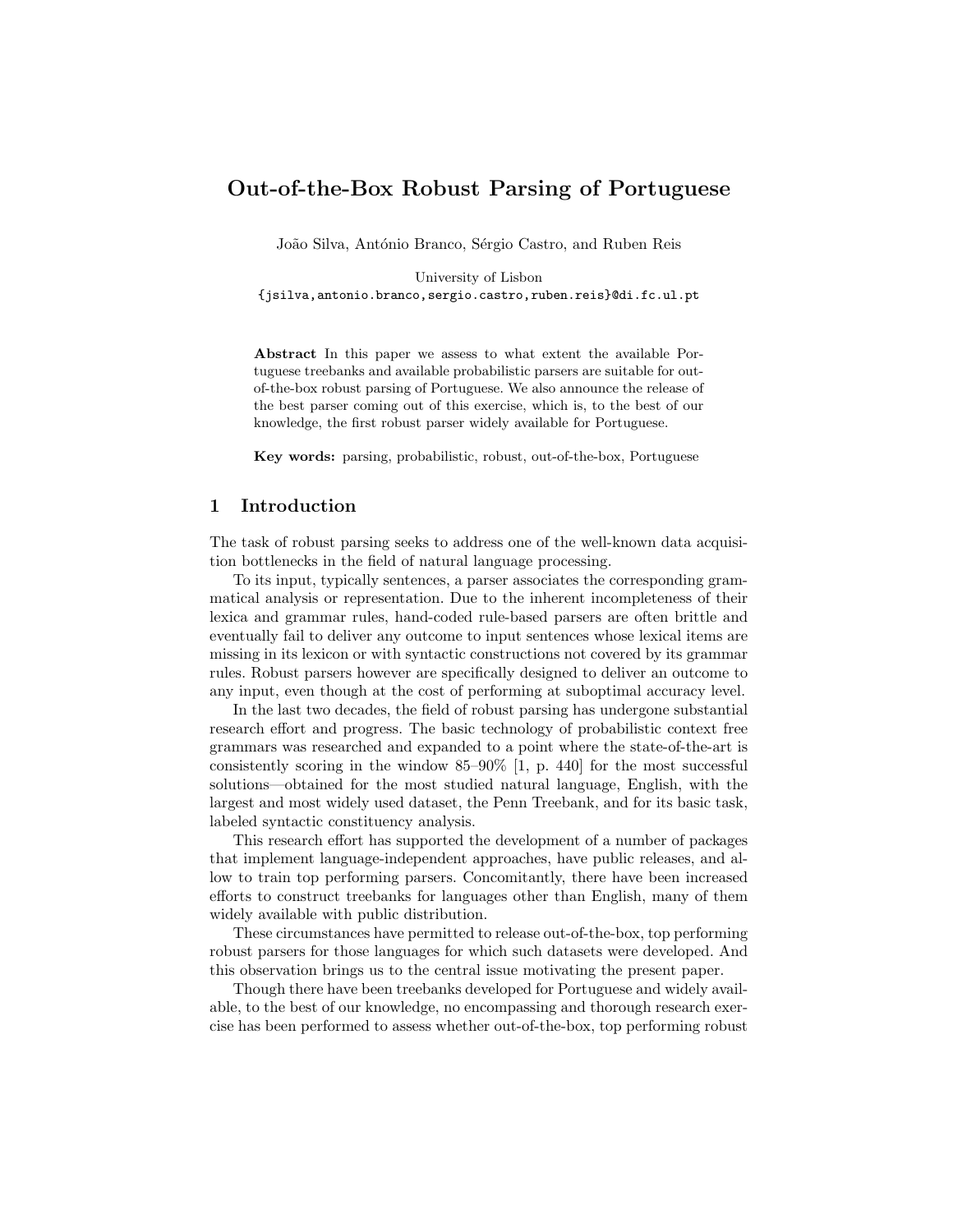#### 2 Silva, Branco, Castro, and Reis

parsers for Portuguese can be obtained, and a fortiori no such parser, if possible, has been widely released so far. The present paper is thus guided by the objective of gathering answers to the following leading questions:

*Out-of-the-box?* To what extent do the software packages currently available, that permit to train a robust parser out of a treebank, are language independent and support a smooth application to Portuguese data? Given their design features, to what extent do the available treebanks permit a smooth application of these packages and the development of an out-of-the-box robust parser?

*Top-performing?* What range of performing scores is attainable with such parsers? To what extent, if any, does the circumstance that they are out-ofthe-box parsers, working in a stand-alone mode with no pre- or post-processing auxiliary tools, affect their chance to attain state-of-the-art performance?

On a par with these objectives, another important goal of this paper is to describe the characteristics and announce the public distribution of the best performing parser resulting from the present research exercise.

In Section 2, we indicate the datasets available for this exercise and their features, and assess their suitability to support the development of out-of-the-box parsers. The software packages available and their suitability are described and assessed in Section 3. In Section 4, we report on the impact on the performance of the parsers that results from the fact that they are used as they come out of their training over the dataset, without resorting to any pre- or post-processing auxiliary tool. Finally, Section 5 is devoted to concluding remarks.

# 2 Datasets

To the best of our knowledge, there are two treebanks of contemporary Portuguese available, Bosque and CINTIL Treebank. In this section, we ponder their suitability for training out-of-the-box parsers.

#### 2.1 Bosque

Bosque is a treebank of newspaper articles (Brazilian and European Portuguese) that has been automatically annotated by the PALAVRAS parser and subsequently manually revised.<sup>1</sup>

Syntactic heads are explicitly marked, as well as arguments and other modifiers (with indication on whether they are pre- or post-modifiers). Trees are also annotated with tags for syntactic functions at the phrase level. Named entities and closed class multi-word expressions appear as one syntactic unit as their parts are concatenated (separated by underscore) into a single token. A sample, taken from [2], is shown in Figure 1.

In [2], the authors report on the use of Bikel's package [3] to train a parser over Bosque. Most of that paper actually consists in the description of the many difficulties that the authors need to cope with when adapting the tree format of Bosque to a format suited for training the parser.

<sup>&</sup>lt;sup>1</sup> Distribution at http://www.linguateca.pt.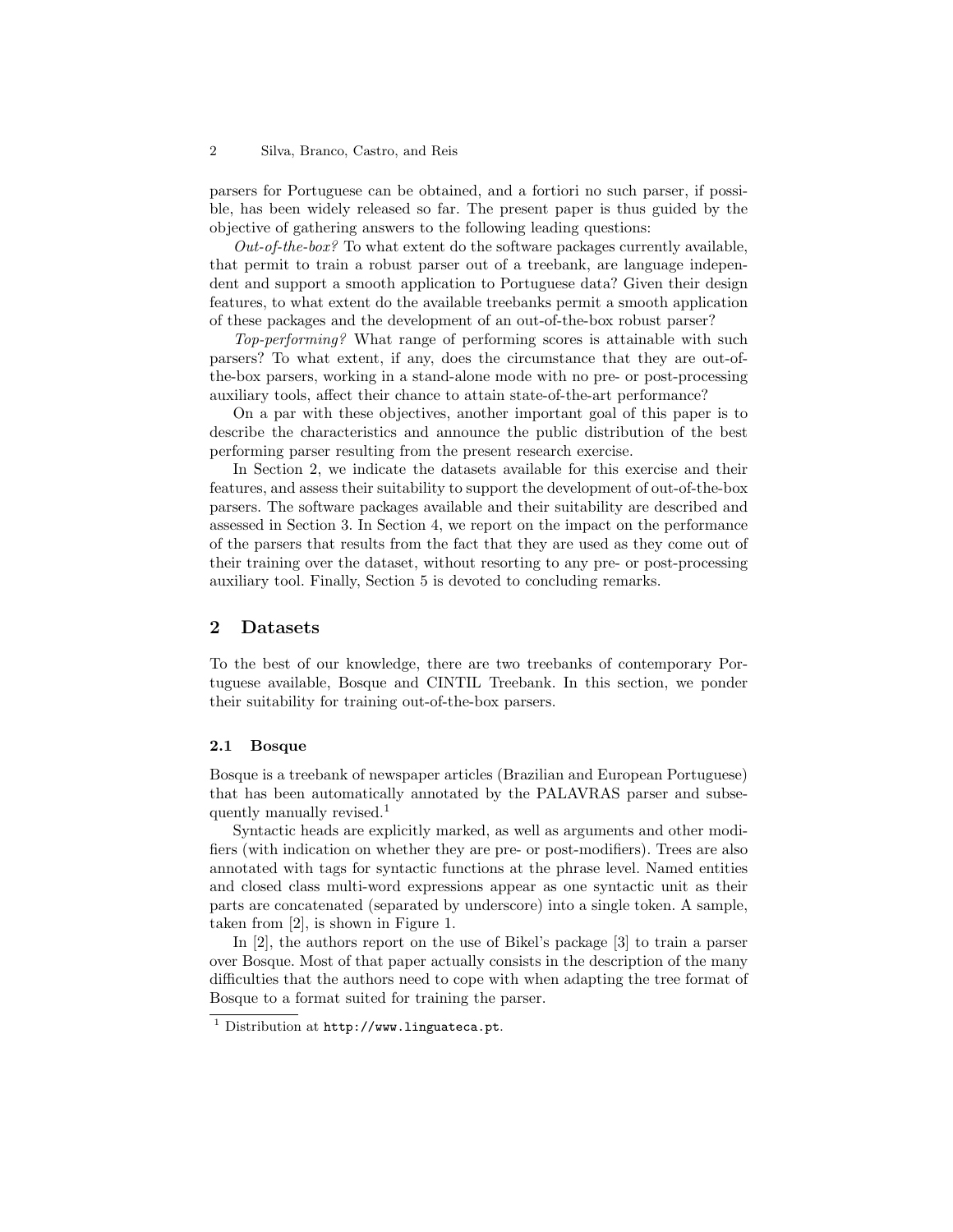

Figure 1. A sample of Bosque

A dataset of 1*,* 877 sentences was held-out for testing and the remaining 7*,* 497 sentences were used for development. An out-of-the-box Bikel parser achieved a Parseval f-score<sup>2</sup> of 36*.*3%, which can be taken as a baseline. Another, improved parser was then obtained by refining the training parameters while running 10-fold cross-validation tests over the development dataset. This parser was extended with Portuguese-specific head-finding rules, and with inflectional and derivational features for classifying unknown Portuguese words. Additionally, the annotation of Bosque was enriched to support a better performance of the parser. This improved parser achieved a Parseval f-score of 63*.*2%.

### 2.2 CINTIL Treebank

The CINTIL treebank was produced from the output of LXGram, a deep linguistic processing grammar [4] by manually selecting the correct parse for a sentence from among all the possible parses that are delivered by the grammar  $[5]$ .<sup>3</sup>

Like Bosque, constituents are marked with syntactic functions at the phrase level. Although heads are not explicitly indicated by a tag, they can be directly picked from the X-bar syntactic structure, which this treebank adheres to. Named entities and multi-word expressions have their internal constituency explicitly represented. For instance, Hong Kong is represented as (N' (N Hong) (N Kong)). In addition, it is possible to access a variety of morphological information, like the lemma of the words. A sample is shown in Figure 2.

As there were no published results on training a parser over CINTIL, we ran an experiment to assess its suitability for the exercise reported in this paper.

In its current version, CINTIL has 1*,* 204 sentences, mostly from newspaper articles (European Portuguese). Since the sentences are already represented in the *de facto* standard Penn Treebank format, there was no need to adapt it for training with Bikel's parser, which is the one we chose to ease comparison with the results from [2]. However, keeping in mind that our interest is in testing to what extent the parser can be used out-of-the-box, we did not adapt the parser for Portuguese.

<sup>2</sup> See Section 3.5 for more details on evaluation metrics.

<sup>3</sup> Distribution at http://nlx.di.fc.ul.pt/lxgram/.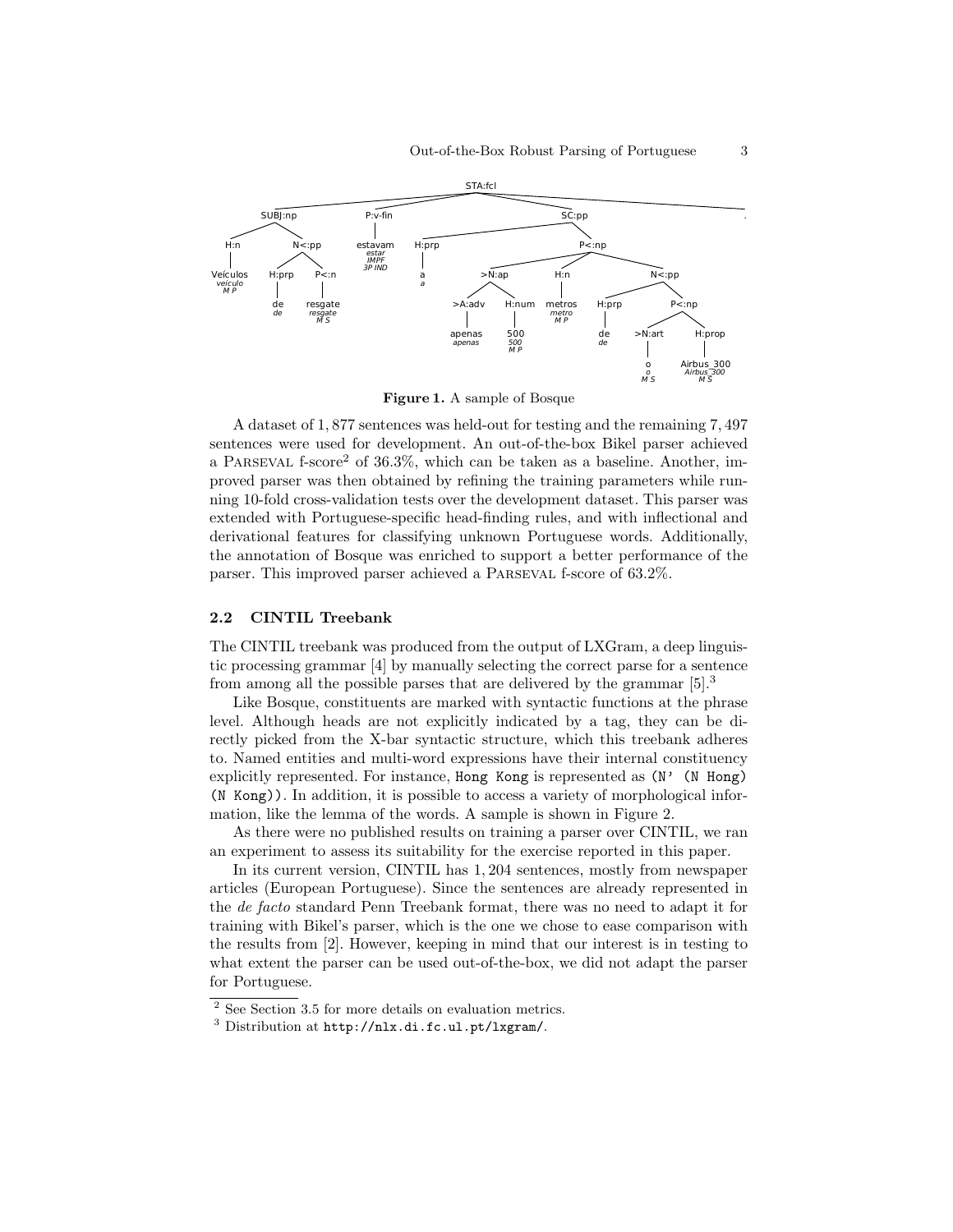4 Silva, Branco, Castro, and Reis



Figure 2. A sample of CINTIL Treebank

We ran 10-fold cross-evaluation, by iteratively training over a randomly selected 90% portion of the treebank and testing over the remaining 10% to get a baseline score. The average labeled Parseval f-score obtained was 76*.*18%.

This represents an improvement of more than 20% over the best result (63*.*2%) in [2] with Bosque. Significantly, when comparing the two baseline scores, the improvement over the Bosque-supported parser is more than  $100\%$ .

Despite the fact that the results in [2] were obtained with a parser fine-tuned for Portuguese, and a much larger training dataset, Bikel's parser fared much better over CINTIL than over Bosque.<sup>4</sup> Accordingly, we opted for using the CINTIL treebank for the remainder of this paper given this dataset not only ensures better parser performance as it adheres to the *de facto* standard format and can actually be used out-of-the-box.

# 3 Parsers

Having cleared the issue on which dataset, if any, would support out-of-the-box parsing, we proceeded with a detailed experimentation of several packages.

In order to gather as many as possible freely available packages that were good candidates for training out-of-the-box parsers we searched the ACL software repository<sup>5</sup> and collected the replies to a post (September 2009) on Corpora- $List<sup>6</sup>$  querying on this type of packages.

The following five appeared as good candidates: Bikel [3], Stanford [8], Berkeley [1], BitPar [9] and Reranking/Charniak [10] parsers.

#### 3.1 Bikel

Bikel's parser [3] is a language-independent, head-driven, statistical parsing engine. Language-independence is achieved through "language packages" which

 $^4$  It is known that annotation errors adversely affect the performance of classifiers  $\left[6,7\right]$ .

 $5$  http://www.aclweb.org/

<sup>6</sup> http://gandalf.aksis.uib.no/corpora/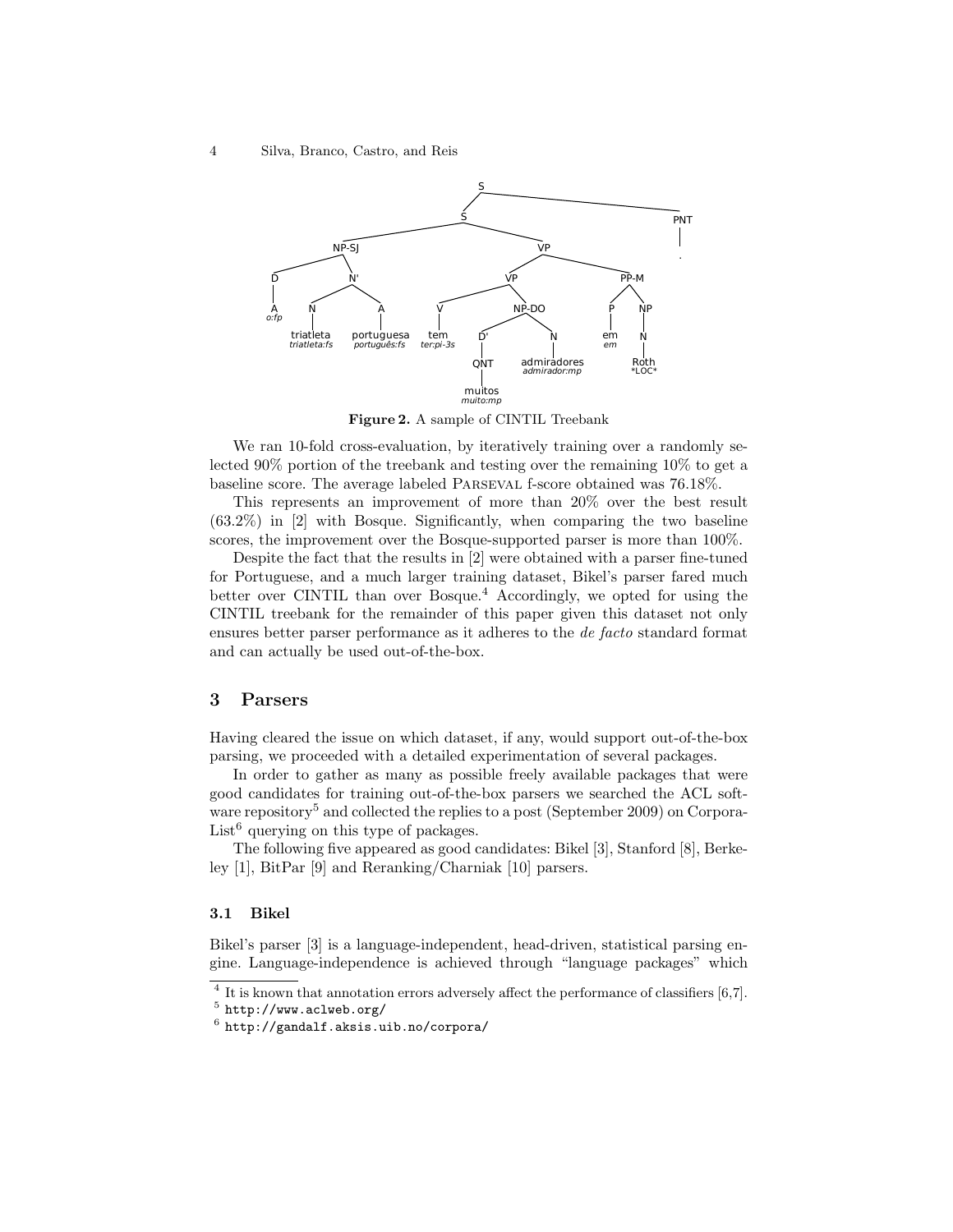encapsulate all the procedures that are specific to a language or treebank. The package comes with specific support for English, Chinese and Arabic.

For English, running in a mode emulating Model 2 of Collins' parser [11], and when evaluating over sentences up to 40 words in length from Section 00 of the Penn Treebank, it performs at 90*.*01% Parseval f-score [3, p. 181].

### 3.2 Stanford

The Stanford package [8] allows training a factored parser, which models phrasestructure and lexical dependencies separately. Phrase-structure is modeled using a probabilistic context-free grammar similar to that in [11], which includes features such as parent annotation of nodes and English-specific splits of certain features.<sup>7</sup> The model for lexical dependencies takes into account direction, distance and valence between a constituent and its dependents. The probability of a tree is then given by the product of the probabilities that the phrase-structure model and the lexical dependencies model assign to that tree. This software package comes with specific support for English, Chinese, Arabic and German.

For English, the parser scores 86*.*7% Parseval f-score over sentences up to 40 words in length from Section 23 of the Penn Treebank [8, p. 8].

#### 3.3 Berkeley

The Berkeley parser [1] iteratively refines a base X-bar grammar by repeatedly splitting and merging non-terminal symbols. For instance, the symbol NP could be split into the symbols  $NP_0$  (NP in subject position) and  $NP_1$  (NP in object position). The base X-bar is obtained directly from the training dataset by a binarization procedure that introduces left-branching X-bar nodes in order to ensure that each node has two children. In each iteration, every symbol is split in two. Since this would quickly become unwieldy, a merging step checks which splits can be undone without a great loss in likelihood.

For English, this parser achieves 90*.*15% Parseval f-score over the sentences up to 40 words in length from Section 23 of the Penn Treebank [1, p. 440].

### 3.4 Other packages

BitPar [9] is a bit-vector implementation of the CYK parsing algorithm. The compact bit-vector representation greatly minimizes the memory and runtime costs during parsing, allowing BitPar to more easily represent the parse forest of all possible analysis of a sentence.

Reranking/Charniak [10] uses a maximum entropy model to select the best parse from the 50-best parses delivered by Charniak's coarse-to-fine *n*-best generative parser [12].

<sup>7</sup> Infinitive VPs are marked, the tag for preposition is split into subtypes, etc.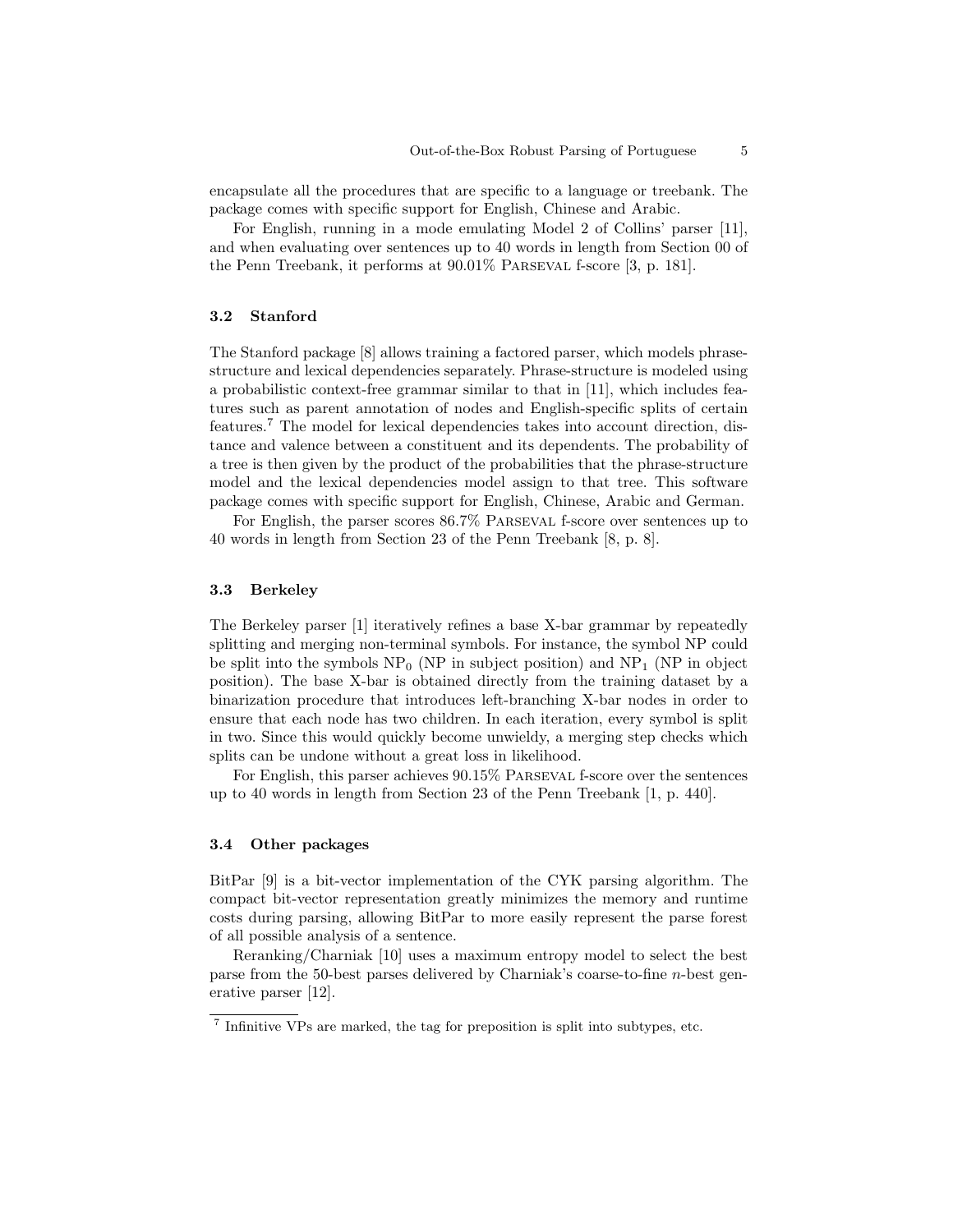#### 6 Silva, Branco, Castro, and Reis

Like the three packages presented above, these two packages were originally developed for English. However, they eventually revealed to be much more language dependent. A great deal of their source code has hard-coded features for English and in particular for the English specific tag set and annotation conventions used in the Penn Treebank. Moreover, to a considerable extent, for the training phase of the parser to be induced, they resort to rule-based preprocessing of this dataset in order to extract or make available linguistic features specific of English but not explicitly present in the Penn treebank.

Their adaptation to train a parser for Portuguese, from whatever training dataset, would thus require a very large effort to change the source code. Accordingly, we realized that BitPar and Reranking/Charniak cannot be considered for *out-of-the-box* parsing of Portuguese. For this reason, they ended up not being further used in the research exercise described here.

### 3.5 Evaluation results

As there is nowadays a specific and productive research area on dependency parsing, our focus here will be on parsers for syntactic constituency alone. Accordingly, the evaluation results reported from this point onwards were obtained with one of the available versions of CINTIL that contains constituency information and no syntactic function tags.

We maintain the same evaluation methodology used in the quick experiment ran for assessing the datasets in Section 2. We use 10-fold cross-evaluation, iteratively training over a random 90% portion of the treebank and evaluating over the remaining 10%, and averaging the scores. The following performance metrics were computed:

Parseval is the classic metric of bracketing correctness [13]. We use a subsequent adaptation [14] that also takes into account whether the constituent label is correct. This metric provides labeled recall and labeled precision, from which the labeled f-score<sup>8</sup> is calculated.

Evalb is similar to Parseval in that it is also a metric of bracketing correctness, providing, among other metrics, labeled f-score [15]. The most important difference, however, is that pre-terminals nodes are taken separately, allowing for a separate measure of tagging (part-of-speech) accuracy.

LeafAncestor is argued to mirror more closely our intuitive notions of parsing accuracy [16]. Instead of looking at bracketing correctness, it checks the *lineage* of terminal elements, i.e. the sequence of nodes connecting a terminal element to the root of its tree.

Three parsers were trained with each one of the packages described above that were suitable for out-of-the-box parser induction. Each one of the resulting parsers was evaluated along the metrics just outlined. The results are summarized in Table 1.

<sup>&</sup>lt;sup>8</sup> F-score is defined as the harmonic mean of precision and recall:  $f = \frac{2pr}{p+r}$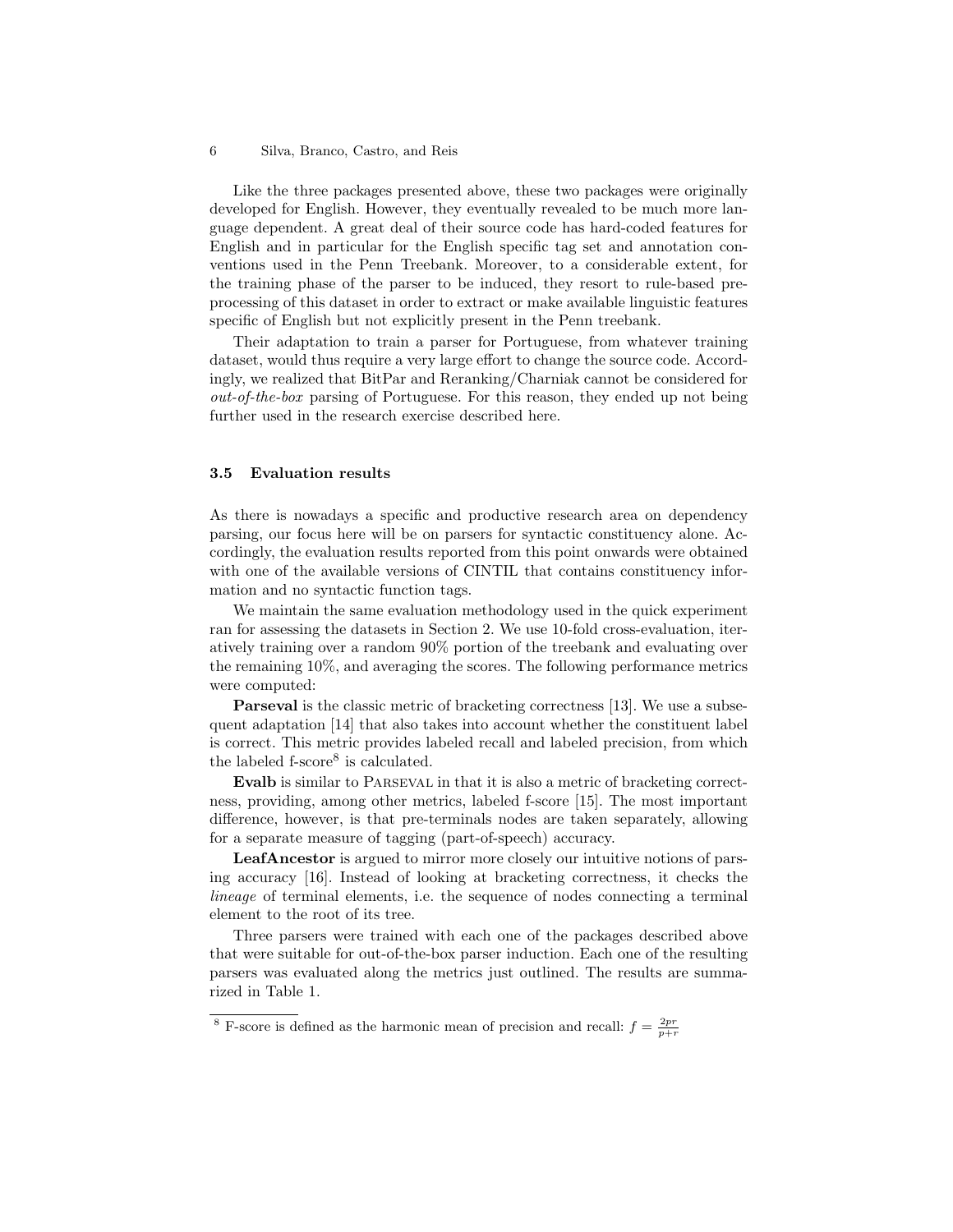|              | <i>E</i> Parseval | $f_{\rm Evaluate}$ | POS acc. | LeafAnc.  |
|--------------|-------------------|--------------------|----------|-----------|
| <b>Bikel</b> | 84.97%            | 73.08%             | 88.82\%  | $90.48\%$ |
| Stanford     | 88.07%            | 78.75%             | 92.91\%  | 91.87%    |
| Berkeley     | 89.33%            | 80.79%             | 91.62\%  | 93.72\%   |

Table 1. Performance scores of parsers for Portuguese

The first point worth noting is that the results obtained with the Parseval metric are within the 85–90% window that has been consistently obtained for top-performing parsers, running over English.

These are extremely encouraging scores, specially if one takes into account that they were obtained over a small treebank and with out-of-the-box parsers, with no effort applied to adapt them to Portuguese or to the training dataset.

Moreover, to our knowledge, these are the best published results for the probabilistic parsing of Portuguese.

Coming now to a comparison among parsers, Berkeley's parser has the best overall performance, which is in line with it also being one of the best parsers for English [1, p. 440]. A possible contribution for its better score may come from the fact that this is possibly the least language-dependent parser, since it does not use head-finder rules. As such, it was not as severely penalized as the other parsers for running out-of-the-box over a language that is not English.

### 4 Assessing enhanced performance

In this section we seek to assess, at least in part, to which extent the performance of these out-of-the-box parsers can be expected to be improved.

Improvement will likely come by pursuing two lines of action, each moving away from the out-of-the box status of the parsing task supported by the induced parsers. On the one hand, each parser can be put under systematic testing so that their parameters can be progressively fine-tuned in order to set a running configuration that support optimal performance. On the other hand, each parser can be aided by pre-processing modules so that the resulting parsing pipeline has better performance than the stand-alone parser.

In this section, we will concentrate on the second line of action as it can be implemented under a straightforward approach. It is immediate to test the *upper bound* for the improvement of performance in parsing due to the contribution of a pre-processing module. It is enough to use the correct data already present in the treebank as if they were the output of a perfect, 100% accurate pre-processing module.

Taking the values from Table 1 as a baseline, we test different ways of preprocessing the input delivered to the parser, typically in view of reducing datasparseness, and measure how that improves the overall parsing performance. We test each of the following pre-processing procedures:

Lemmatization. Portuguese has a rather rich morphology, in particular in what concerns verbal inflection. Abstracting away from the variations caused by inflection should help mitigate the problems caused by data-sparseness.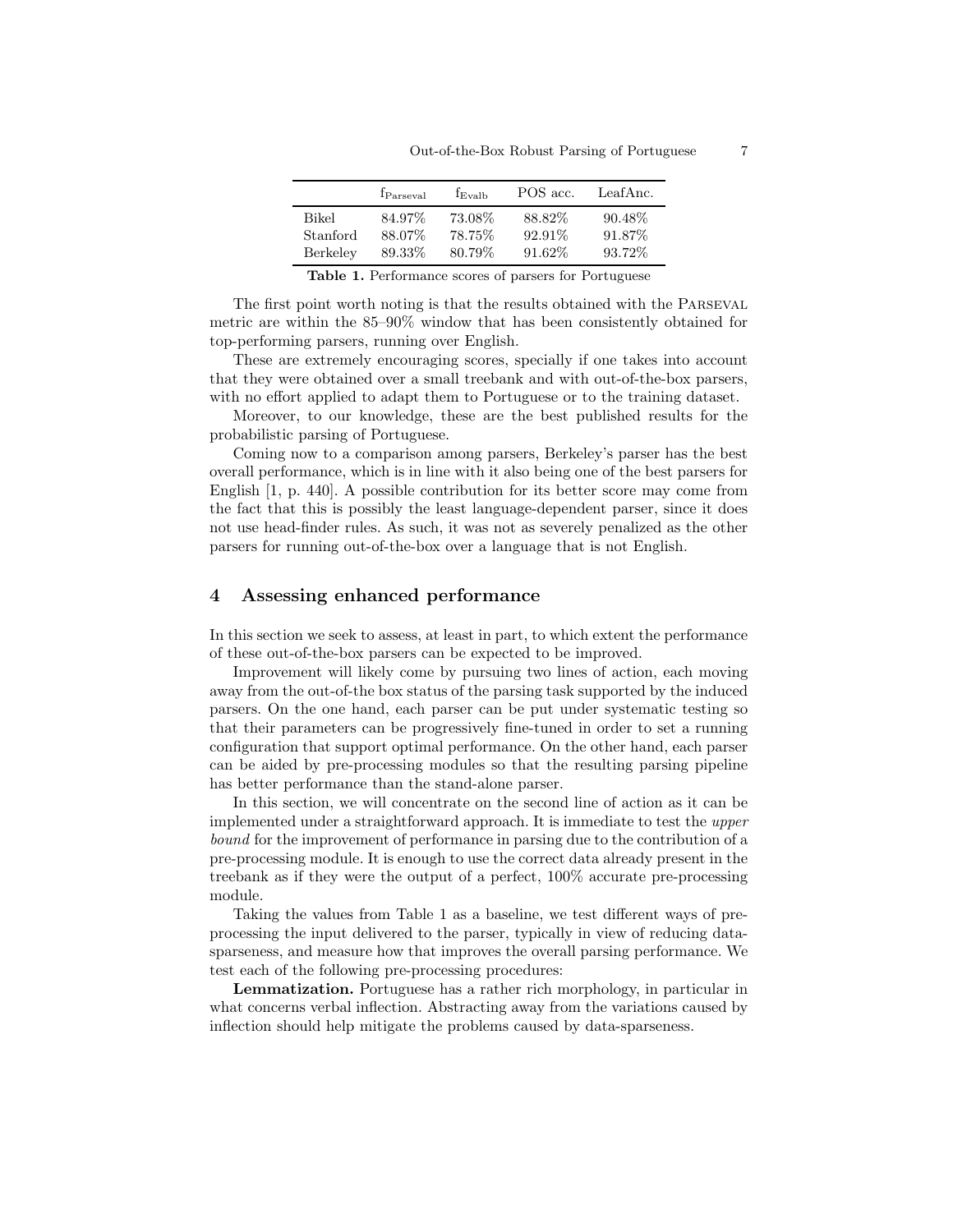#### 8 Silva, Branco, Castro, and Reis

To test this, the parser is trained and evaluated over a treebank where each noun, adjective and verb has been replaced by its lemma.

Named-entity recognition. Named-entities and multi-word expressions are a well-known problem for natural language processing [17]. Recognizing these sequences of words as an entity is very helpful for the parsing process since the parser can handle them as being a syntactic atom.

In CINTIL, certain types of named entities (NE) are marked and classified.<sup>9</sup> This allowed us to create a variant of the treebank, we termed NE-joined, where those named entities appear as one syntactic unit with their parts concatenated (separated by a plus sign) into a single token. For instance, Hong Kong is represented as the single node (N Hong+Kong).

In addition, given that the named entities in CINTIL are semantically classified, we created another variant, we termed NE-sem, where each named entity expression was replaced by its semantic type. For instance, Hong Kong is represented as (N \*LOC\*) (for location), while David Maia is represented as (N \*PER\*) (for person).

POS tagging. As can be seen in Table 1, the POS tagging accuracy of each parser is below what is attainable by a state-of-the-art, dedicated POS tagger.<sup>10</sup> This is likely due to the small size of the training treebank we are using here.

It is worth noting that even if the parser could assign POS tags with as much accuracy as a POS tagger, such pre-processing by a dedicated, stand-alone POS tagger is often used and coupled to robust parsers as a way to reduce ambiguity and speed up the parsing process [20, p. 240].

To test a contribution by an hypothetical optimal POS tagger, we assume that the input to the parser has been previously annotated by a faultless tagger. This is quite easy to simulate since the parsers we are using already support a mode where they accept POS-tagged input. All that we need to do is to keep the pre-terminal tags from the treebank in the text that is going to be annotated.

The results obtained when pipelining the above different pre-processing modules with each parser are displayed in Table 2. Each pre-processing procedure is able to improve on the baseline scores, albeit by different amounts.

The relative ranking of the parsers (Berkeley *>* Stanford *>* Bikel) is generally preserved across the different experiments. Also, for each parser, the relative differences in the scores obtained through each evaluation metric  $(f_{\text{Parseval}}, f_{\text{Evalb}})$ POS accuracy and LeafAncestor) are also generally preserved across the experiments.

Given this, and for the sake of simplicity, the results in Table 2 are commented taking the Berkeley parser and the f<sub>Parseval</sub> metric as a reference. This is also the parser that is being released as an outcome of the present research exercise, at http://lxparser.di.fc.ul.pt/.

 $^9$  Expressions for persons, organizations, locations, events, works (e.g. movies, books, paintings, etc.) and miscellaneous.

<sup>10</sup> For instance, for Portuguese, an accuracy of 97% has been obtained for POS tagging also with the CINTIL tagset [18,19].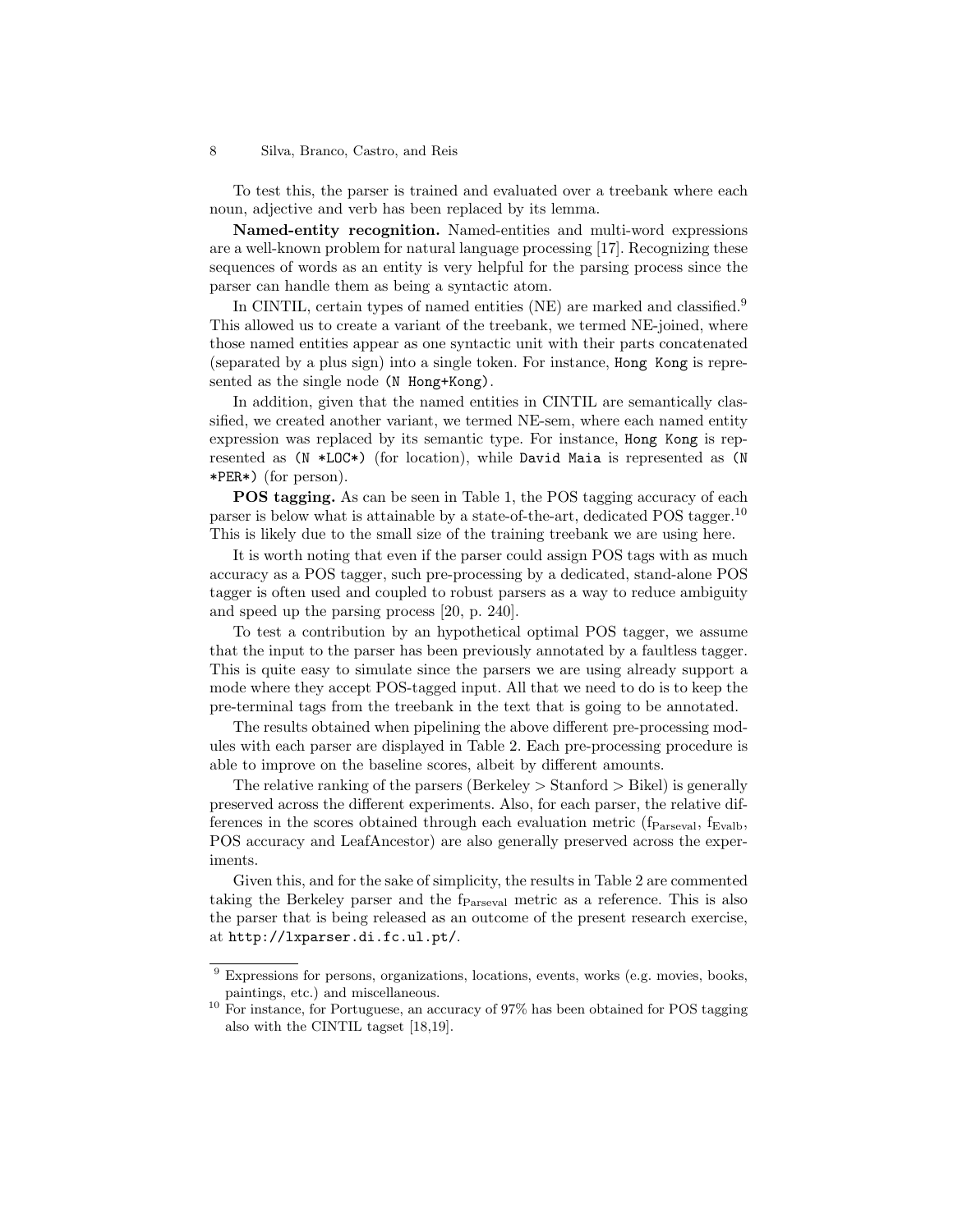|          |                       | baseline | lemmas  | NE-joined | $NE$ -sem | <b>POS</b> |
|----------|-----------------------|----------|---------|-----------|-----------|------------|
| Bikel    | f <sub>Parseval</sub> | 84.97%   | 87.68%  | 85.16\%   | 87.68%    | 92.34\%    |
|          | $f_{\rm{Evalb}}$      | 73.08%   | 74.35%  | 73.48%    | 74.71%    | 79.72%     |
|          | POS acc.              | 88.82%   | 92.03%  | 90.26\%   | 91.13%    | n.a.       |
|          | LeafAnc.              | 90.48%   | 91.79%  | 90.49\%   | 91.03%    | 94.06%     |
| Stanford | <i>f</i> Parseval     | 88.07%   | 89.49%  | 88.69%    | 88.91%    | 93.69%     |
|          | $f_{\rm{Evalb}}$      | 78.75%   | 80.74%  | 79.63%    | 80.41\%   | 84.60%     |
|          | POS acc.              | 92.91%   | 94.05%  | 94.48\%   | 94.63%    | n.a.       |
|          | LeafAnc.              | 91.87%   | 92.81\% | 92.06%    | 92.27%    | 94.97%     |
| Berkeley | f <sub>Parseval</sub> | 89.33%   | 90.21\% | 89.55%    | 90.34%    | 95.61%     |
|          | $f_{\rm{Evalb}}$      | 80.79%   | 81.11\% | 81.60%    | 83.15%    | 87.42%     |
|          | POS acc.              | 91.62%   | 92.82%  | 92.74\%   | 93.29%    | n.a.       |
|          | LeafAnc.              | 93.72%   | 94.63%  | 94.16%    | 94.36%    | 96.55%     |

Table 2. Performance scores for each pre-processing procedure

NE-joined provides the least improvement (89*.*55%). While it does simplify the phrase-structure, it does not help in reducing the lexicon.

If the entities are replaced by their types, as in NE-sem, the improvement becomes more apparent (90*.*34%), gaining 1 percentage point over the baseline. When every entity is mapped into a small set of semantic types, it greatly compacts the lexicon and any new named entity, when classified with a semantic type seen in training, will not be considered an unknown word.

Using lemmas instead of inflected forms brings about a similar amount of improvement (90*.*21%). This improvement, however, was not caused by better handling of named entities. Therefore, assigning lemmas as a pre-processing step could be applied together with NE-sem for an even bigger increase in scores.

Providing the parsers with correct POS yields by far the largest improvement, of 6 percentage points over the baseline, bringing the score to 95*.*61%.

# 5 Conclusions

With the experiment reported in this paper we showed that it is possible to apply out-of-the-box, state-of-the-art software packages for training parsers for Portuguese. More importantly, not only is this possible, as the results are in line with those obtained for English with top-performing parsers given the best treebank available, namely the CINTIL Treebank.

Given that the results described above were obtained over a modestly sized treebank and with out-of-the-box parsers it will be possible to obtain new parsers with improved performance. The improvements achieved by experimenting with different pre-processing procedures confirm this.

The best parser for Portuguese, obtained with the Berkeley package, is released at http://lxparser.di.fc.ul.pt/.

As future work, our goal will be to retrain this parser over upcoming and larger versions of CINTIL Treebank and find the configuration of parameters that eventually support its optimal performance.